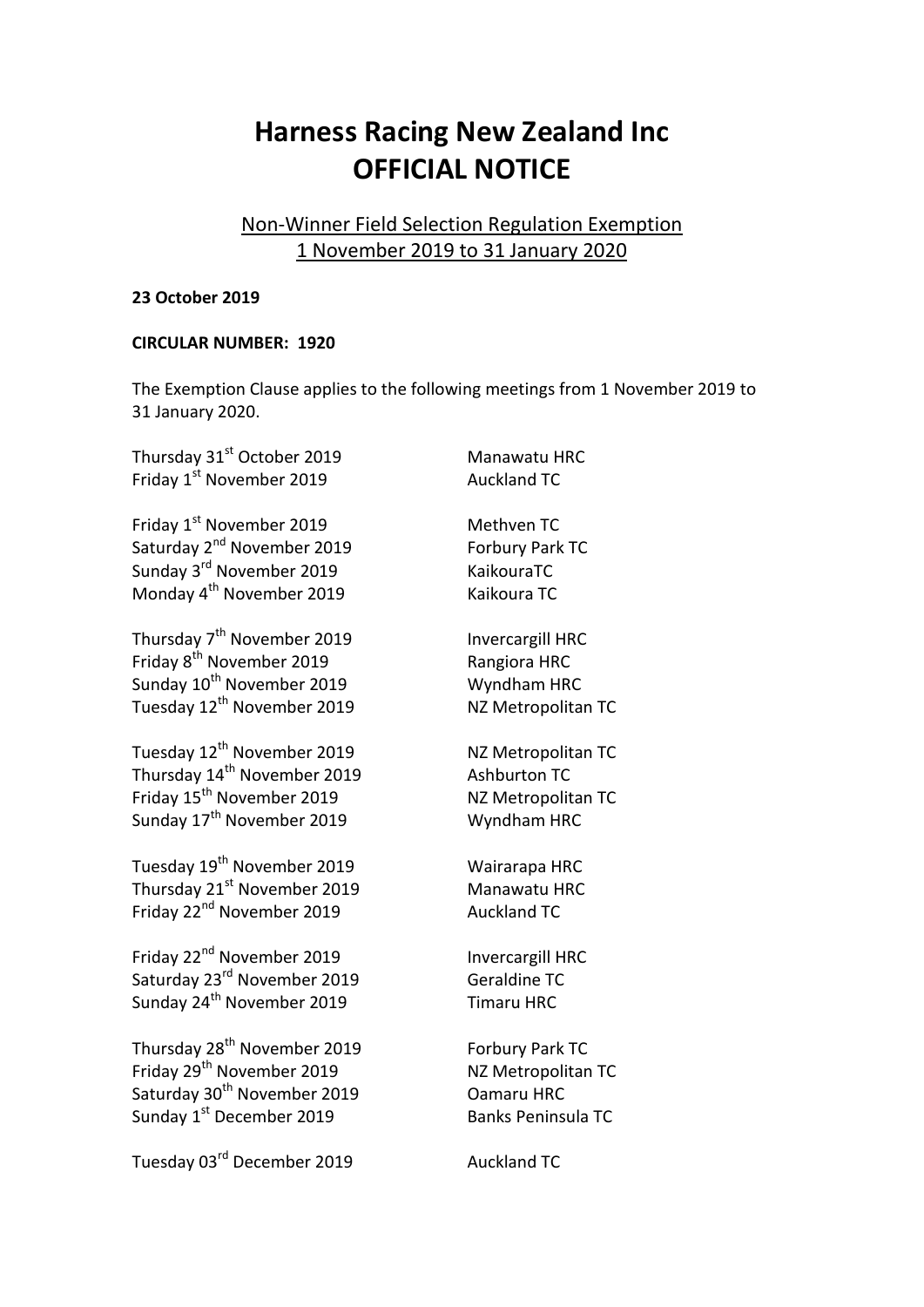Thursday 05th December 2019 Waikato BOP Harness

Thursday 05th December 2019 Waikato BOP Harness Friday 06<sup>th</sup> December 2019 **Auckland TC** 

Friday 6<sup>th</sup> December 2019 **Forbury Park TC** Saturday 7<sup>th</sup> December 2019 **NZ Metropolitan TC** Saturday 7<sup>th</sup> December 2019 **Invercargill HRC** Sunday 8<sup>th</sup> December 2019 **Methven** TC

Tuesday 10<sup>th</sup> December 2019 **Manawatu HRC** Friday 13<sup>th</sup> December 2019 **Auckland TC** Saturday 14<sup>th</sup> December 2019 **Auckland TC** 

Friday 13<sup>th</sup> December 2019 **NZ Metropolitan TC** Sunday 15th December 2019 Akaroa TC Sunday 15<sup>th</sup> December 2019 **Minton HRC** 

Wednesday 18<sup>th</sup> December 2019 **Forbury Park TC** Friday 20<sup>th</sup> December 2019 Saturday 21<sup>st</sup> December 2019 **Manual Victor** Wairio TC Sunday 22<sup>nd</sup> December 2019 **Rangiora HRC** 

Thursday 19th December 2019 Waikato BOP Harness Friday 20<sup>th</sup> December 2019 **Auckland TC** 

Friday 20<sup>th</sup> December 2019 **Auckland TC** Tuesday 24th December 2019 Waikato BOP Harness

Friday 20<sup>th</sup> December 2019 **NZ Metropolitan TC** Saturday 21<sup>st</sup> December 2019 **Manual Victor** Wairio TC Sunday 22<sup>nd</sup> December 2019 Rangiora HRC Tuesday 24<sup>th</sup> December 2019 **Ashburton TC** Thursday 26<sup>th</sup> December 2019 Westport TC

Thursday 26<sup>th</sup> December 2019 Westport TC Friday 27<sup>th</sup> December 2019 **Gore HRC** Sunday 29<sup>th</sup> December 2019 Banks Peninsula TC

Sunday 29<sup>th</sup> December 2019 Banks Peninsula TC Monday 30<sup>th</sup> December 2019 Reefton TC Tuesday 31<sup>st</sup> December 2019 Winton HRC Thursday 2nd January 2020 Central Otago TC

Sunday 29<sup>th</sup> December 2019 **Maikato BOP Harness** Tuesday 31<sup>st</sup> December 2019 Auckland TC

NZ Metropolitan TC